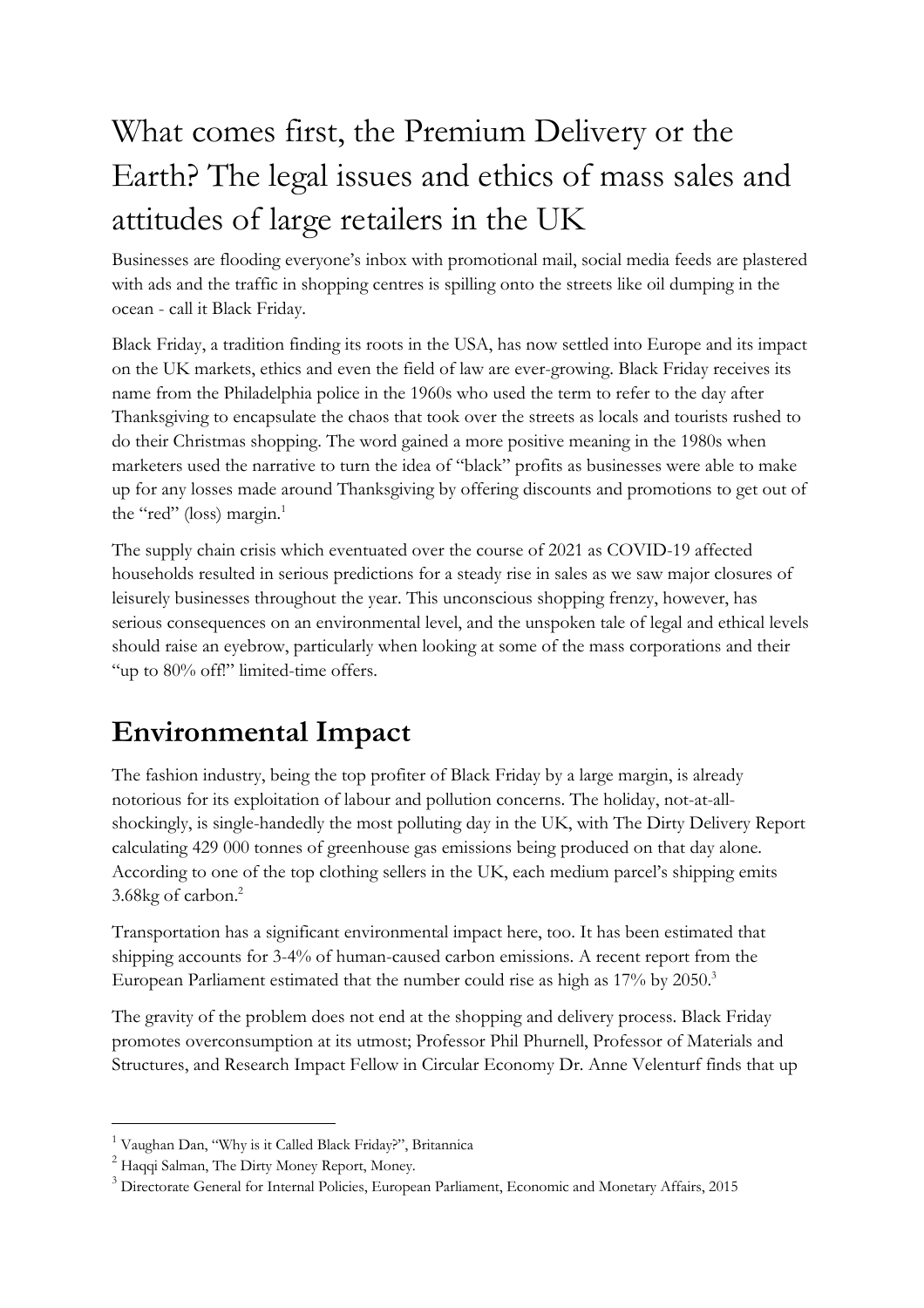to 80% of clothing items bought during Black Friday sales are worn between zero and one times before being landfilled or incinerated.

### **Economic Impact**

Despite the serious claims of the large profits made on Black Friday and the baseline assumption that money flow drives the economy, the long-term impacts of such mass spending actually show an equilibrium in its impact. The supporters argue that well planned, targeted promotions with global suppliers will help them to achieve a boost in sales while still preserving profits margins. However, it is relatively obvious to recognise that the Black Friday sales bring forward Christmas sales which the retailers would have otherwise been able to make at full price, thus reducing business in the following pivotal weeks.



*Value of spending over Black Friday weekend in the United Kingdom (UK) from 2016 to 20214*

An alternative approach to sales, supported by senior policy advisor Libby Peake, is a circular economic system—where long-lasting repairable products are the norm and resources are maintained, reused or recycled back into high quality uses—as the way to avoid such unnecessary waste and high spending leading to major shortfalls.

It would also avoid the environmental damage caused by such resource wastage, from initial raw material extraction to end-of-life problems such as marine plastic pollution.

<sup>4</sup> Statista, Retail & Trade, Spending over Black Friday Trends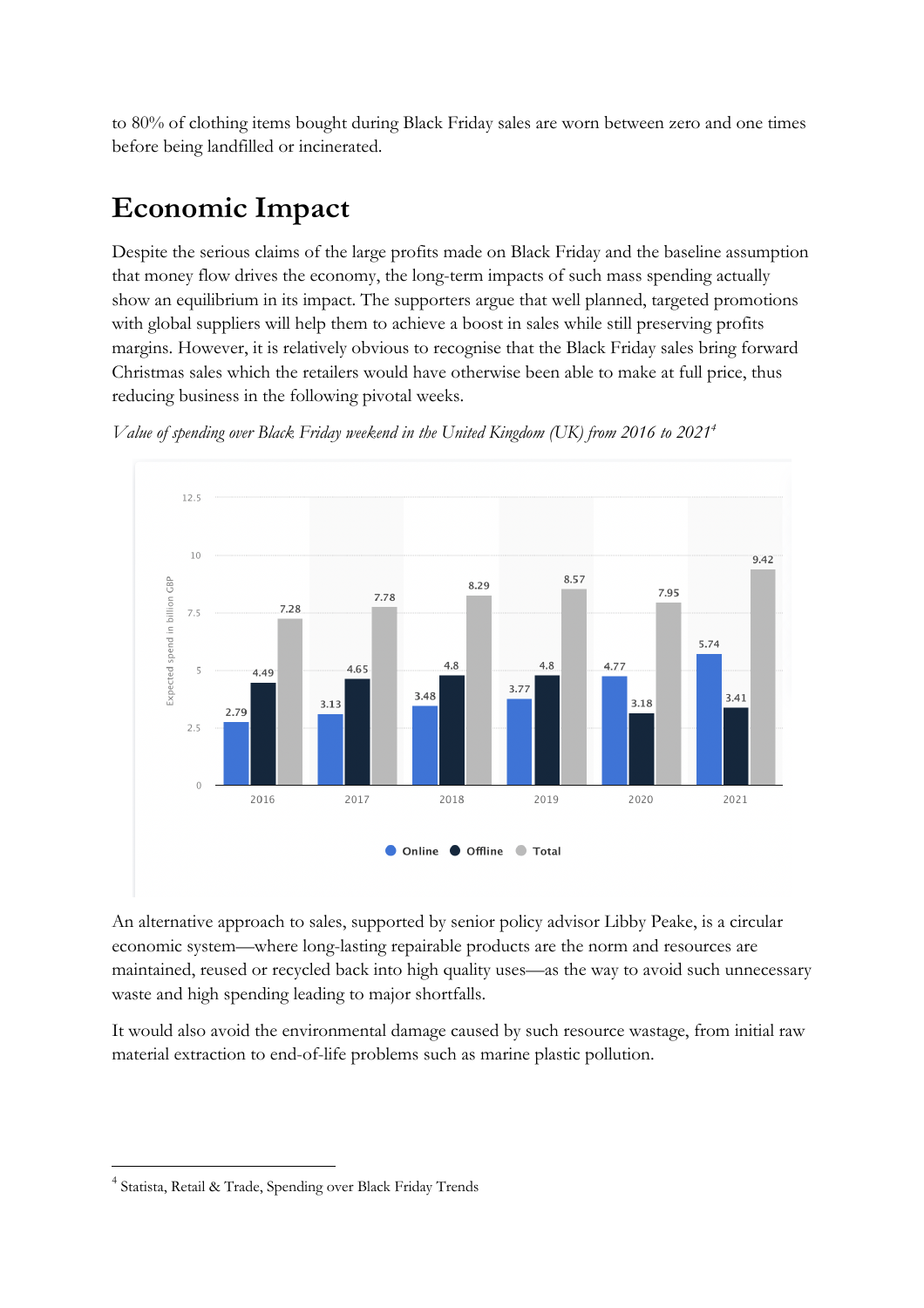The country's current system is not set up to be circular, despite recent promises in the government's resources and waste strategy to preserve our stock of material resources by minimising waste, promoting resource efficiency and moving towards a circular economy.

A high value circular economy could generate billions of pounds for the economy, deliver half a million clean green jobs, and be a huge opportunity to reduce carbon emissions.<sup>5</sup>

## **Legal Implications**

The legal implications of such an immense peak in sales affects various avenues - criminal law (thefts, burglaries, assault), contract law (complications in terms, scam, ITT), cyber and digital law (phishing, internet safety, hacking), environmental law (business sustainability, country standards and regulations) to name a few.

Some of the greatest revenue-makers in the fashion industry for the UK, as it will not be of any shock to you, are sister-companies. The sales of  $\ell$ 2 tops, dresses and  $\ell$ 8 jeans will inevitably cross some legal lines which reportedly not many of us consider when we add to basket. Evidently, just 1 in 10 shoppers (11.72%) factor carbon friendly delivery into their decision when purchasing online whilst almost three quarters (72%) of shoppers said they would look more favourably on a retailer offering free delivery. One in three (35%) of those surveyed admitted that they look for the least 'green' delivery option of next day delivery when making a purchase online.<sup>6</sup>

3 of the top 5 fashion retailers show no evidence they have taken meaningful action to reduce or eliminate hazardous chemicals, nor does it implement any water reduction initiatives. While it does measure and report on greenhouse gas emissions from its direct operations, it skips over the supply chain! Although the businesses are under no contractual obligation to report those figures, 2 of those businesses carry a 'Sustainable' line which claims this promise. Sounds like an invalid express term to us!

<sup>5</sup> Peake Libby, University of Leeds, Phys - Most Black Friday purchases end up in waste

<sup>&</sup>lt;sup>6</sup> Haqqi Salman, The Dirty Money Report, Money.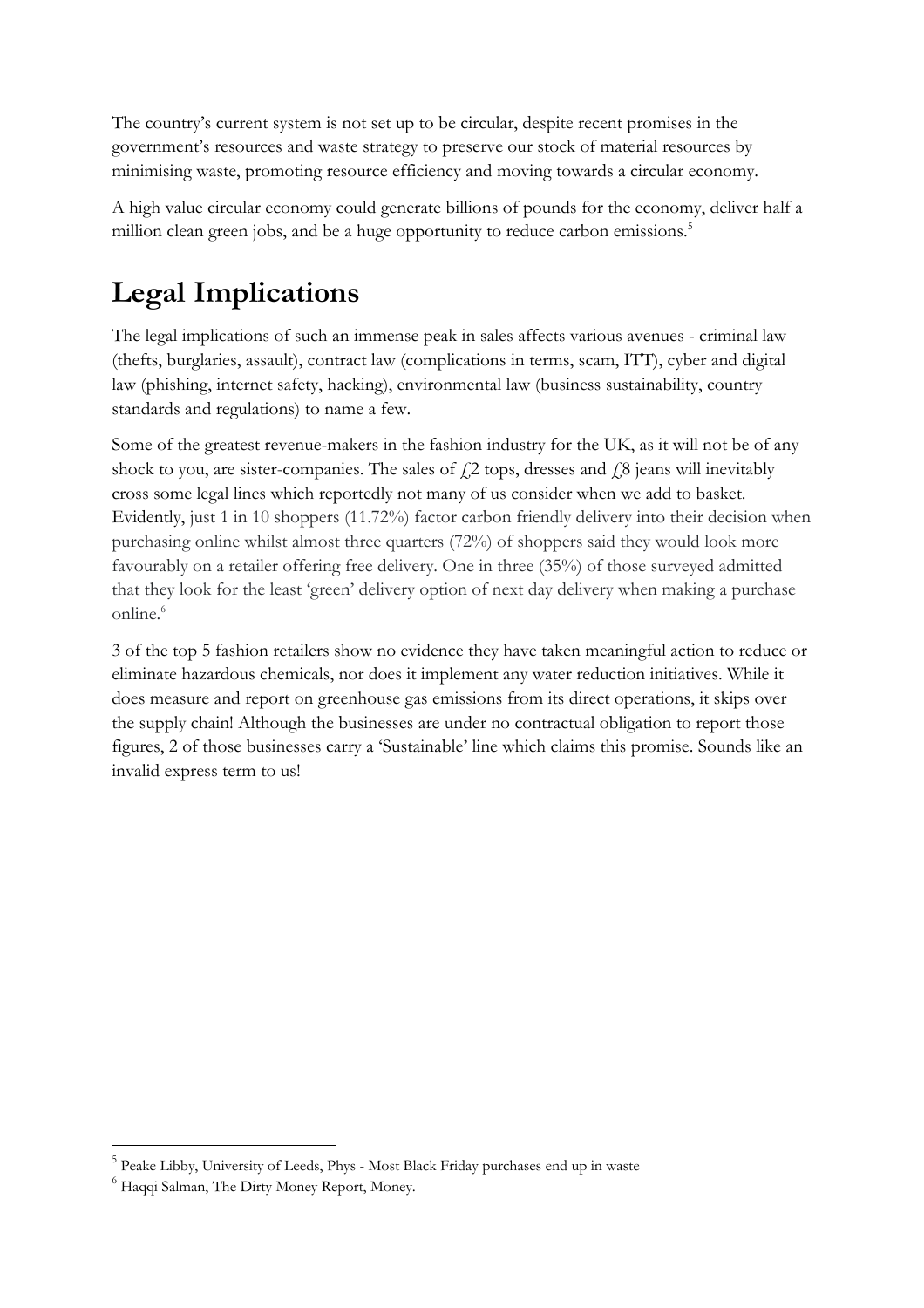| <b>INDUSTRY</b>                  | <b>AOV</b> | <b>CONVERSION RATE</b> | <b>SALES</b> | <b>TRAFFIC</b> |
|----------------------------------|------------|------------------------|--------------|----------------|
| <b>Fashion &amp; Accessories</b> | $+11%$     | $-8%$                  | $+6%$        | -1%            |
| Health & Beauty                  | $+9%$      | $-3%$                  | $+5%$        | $-5%$          |
| Home & Garden                    | $+10%$     | $-5%$                  | $+3%$        | $-13%$         |
| Sporting Goods & Hobbies         | $+11%$     | $+38%$                 | $+1%$        | $-9%$          |
| Pet Supplies                     | $+6%$      | -1%                    | $+9%$        | $-31%$         |

*Performance Data by Industry: Median Percentage Differences ( Nov 2020 vs Nov 2021) as at 29/11/20217*

From Labour and pay standpoint, it is of no surprise that employees in such factories are overworked and underpaid. Most supply chains of fashion retailers in the UK are certified by Sedex Members Ethical Trade Audit – SMETA Best Practice Guidance in the final stage of production. All of the top businesses received a score of 0-30%. The top UK clothing retailer for Black Friday publishes zero or minimal information about its supplier policies and audits, and it doesn't disclose any information about forced labour, gender equality, or freedom of association. While ambassadors seem happy, the same can't be said for workers in the supply chain. There is also no evidence it ensures payment of a living wage or any policies or safeguards to protect suppliers and workers from the impacts of COVID-19! It doesn't take a law degree to spot the Human Rights Act 1998 violations as a bare minimum.

Online safety is yet another legal concern for companies and consumers alike. The traffic on websites as well as the sales increase, as shown below, indicate a major rise on two of the top marketing days - Black Friday and Cyber Monday.8

<sup>7</sup> Statista, Retail & Trade, Spending over Black Friday Trends

<sup>8</sup> Statista, Retail & Trade, Spending over Black Friday Trends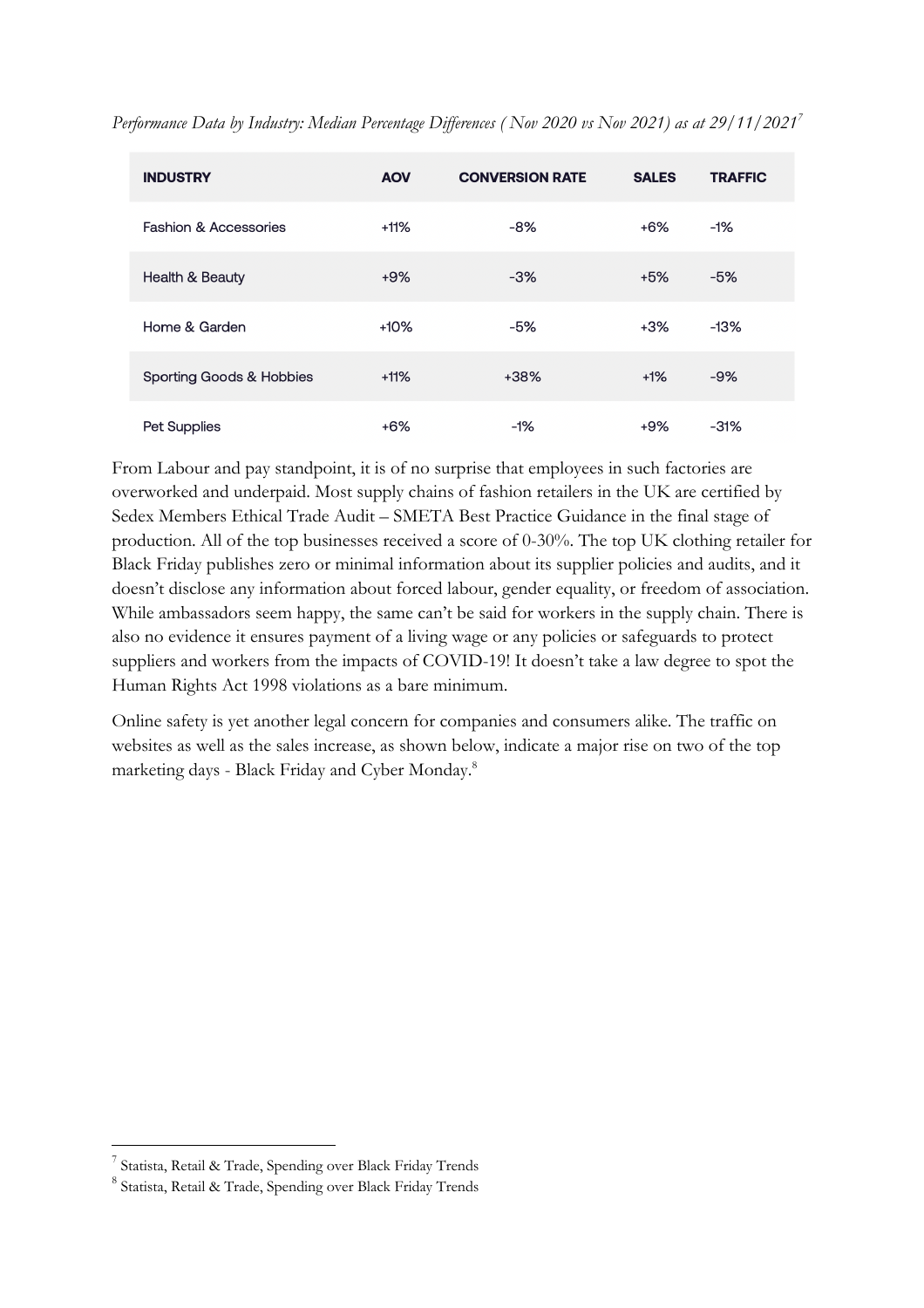

£2.5 million were fraudulently taken in the most recent Black Friday; many never received goods they ordered from unfamiliar websites, and some were subsequently targeted by criminals using bank details given during transactions. It is no secret that the Internet is a rather grey territory when it comes to policing and regulations so it is difficult to put responsibility on retailers, however fraud is undeniable. During last year's Black Friday season there was a 17% increase in reported shopping scams with victims losing an average of  $\ddot{\text{f}}$  538, Barclays estimated.<sup>9</sup>

There are quite a few areas of concern to take into account when it comes to large corporations' negligent attitude towards consumers, the environment and the law when profits become a factor. The reports all show an increasing pattern of engagement by consumers, and a more concerning likelihood for businesses to refrain from disclosing key information about sourcing and materials. The ethics of mass sales remains an undermined topic, overshadowed by try-on hauls and next day delivery excitement.

<sup>&</sup>lt;sup>9</sup> Topham Gwyn, Police and banks tell shoppers to be vigilant for Black Friday scams, The Guardian